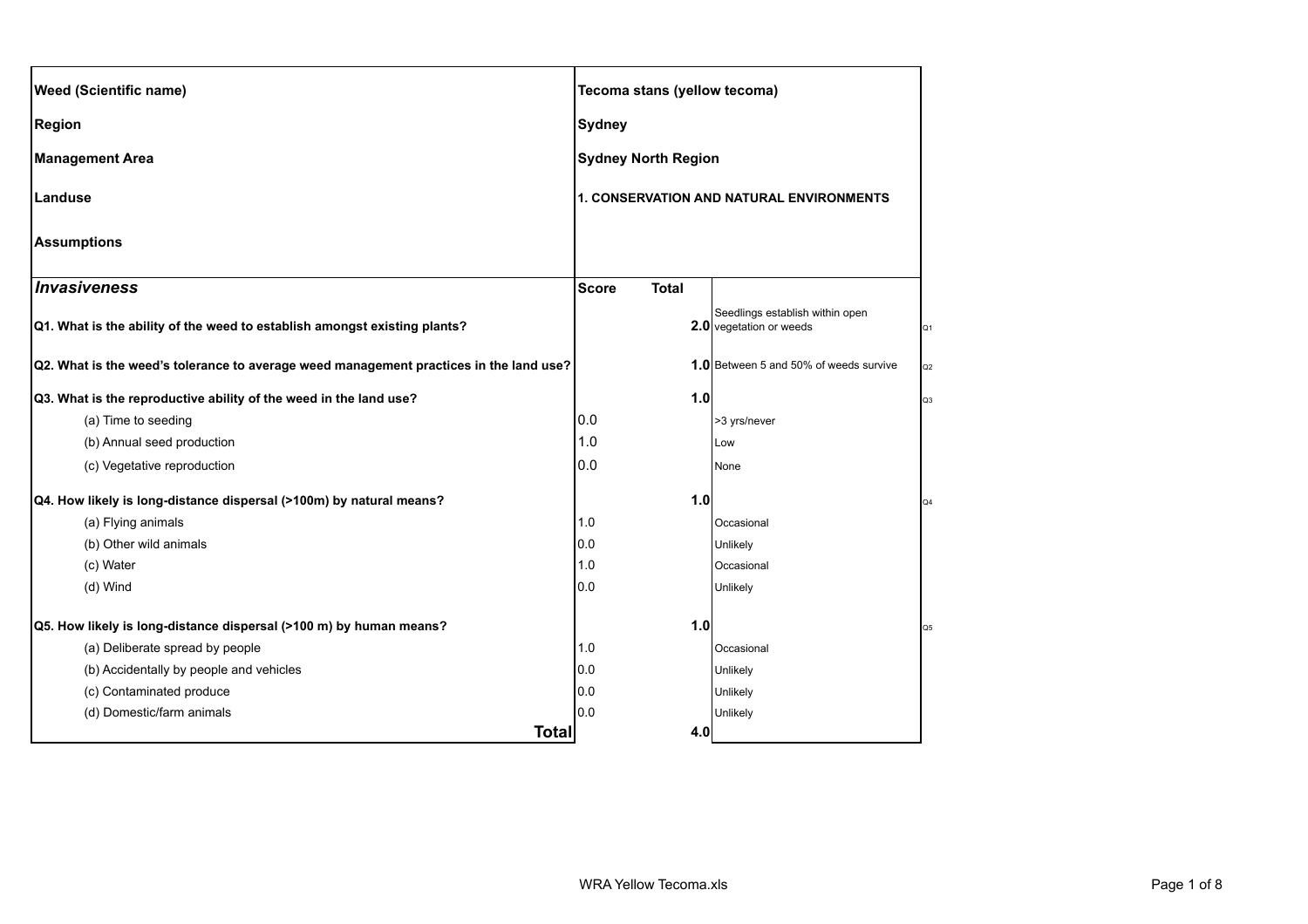| <i><b>Impacts</b></i>                                                                                                       | <b>Score</b><br><b>Total</b> |                                |
|-----------------------------------------------------------------------------------------------------------------------------|------------------------------|--------------------------------|
| Q1. Does the weed reduce the establishment of desired plants?                                                               |                              | 2.0 10 - 50% reduction<br>Q1   |
| Q2. Does the weed reduce the yield or amount of desired vegetation?                                                         |                              | $2.0$ 10 - 25% reduction<br>Q2 |
| Q3. Does the weed reduce the quality of products, diversity or services available from the<br>land use?                     |                              | $1.0$ Low<br>Q3                |
| Q4. What is the weed's potential to restrict the physical movement of people, animals,<br>vehicles, machinery and/or water? |                              | $0.0$ None<br>Q4               |
| Q5. What is the weed's potential to negatively affect the health of animals and/or people?                                  |                              | $0.0$ None<br>Q <sub>5</sub>   |
| Q6. Does the weed have major positive or negative effects on environmental health?                                          | 0.0                          | Q6                             |
| (a) food/shelter                                                                                                            | 0.0                          | Minor or no effect             |
| (b) fire regime                                                                                                             | 0.0                          | Minor or no effect             |
| (c) altered nutrient levels                                                                                                 | 0.0                          | Minor or no effect             |
| (d) soil salinity                                                                                                           | 0.0                          | Minor or no effect             |
| (e) soil stability                                                                                                          | 0.0                          | Minor or no effect             |
| (f) soil water table                                                                                                        | 0.0                          | Minor or no effect             |
| <b>Total</b>                                                                                                                | 2.6                          |                                |
| <b>Potential Distribution</b>                                                                                               |                              |                                |
| Q1. Within the geographic area being considered, what is the percentage area of land use<br>that is suitable for the weed?  |                              | $0.5$ <5% of land use<br>Q1    |
| <b>Comparative weed risk score</b>                                                                                          |                              |                                |
| Weed risk category                                                                                                          | <b>Negligible</b>            |                                |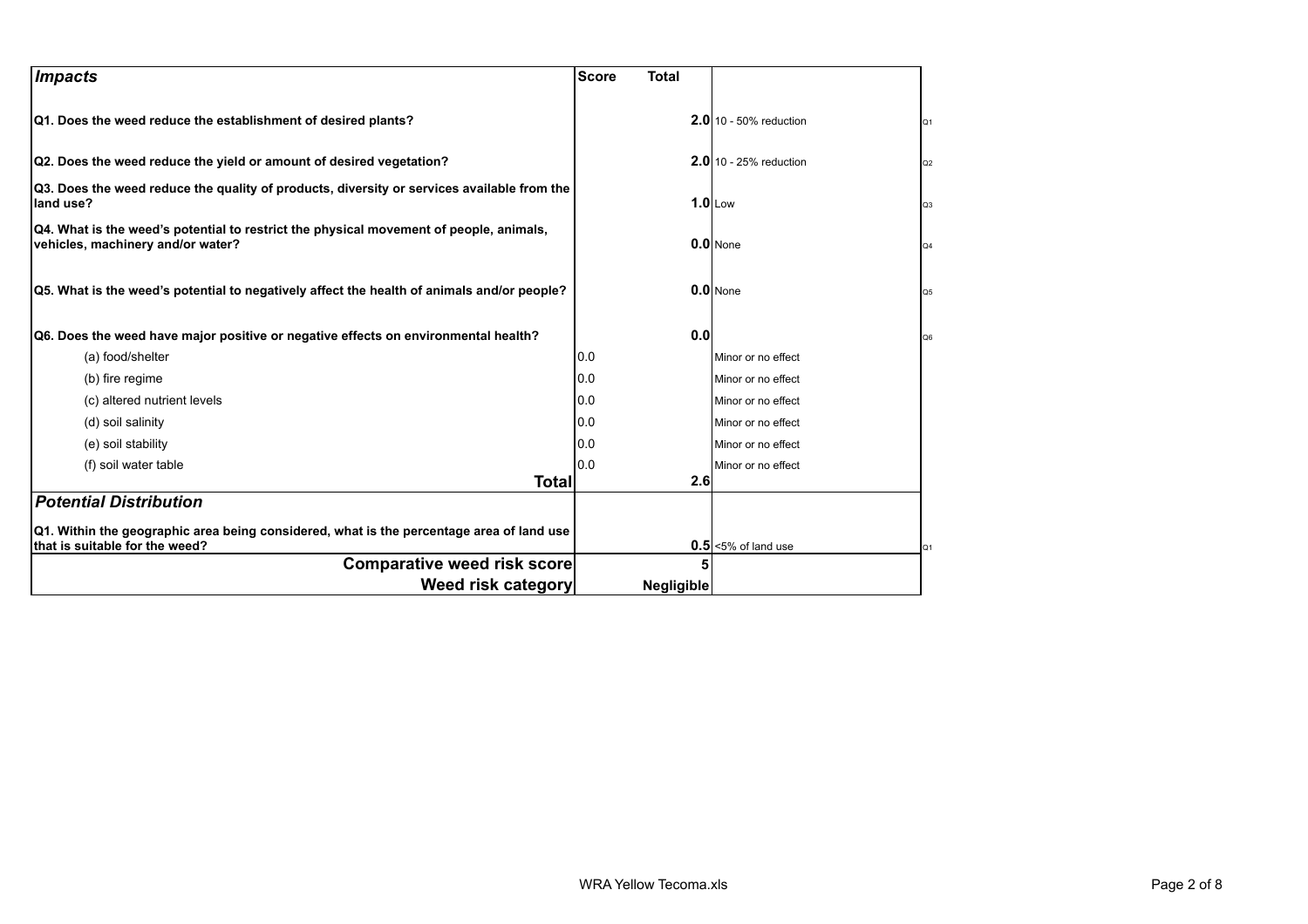| <b>Control Costs</b>                                                                                       | <b>Score</b><br>Total        |                       |    |
|------------------------------------------------------------------------------------------------------------|------------------------------|-----------------------|----|
| Q1. How detectable is the weed?                                                                            |                              |                       | Q1 |
| (a) Distinguishing features                                                                                |                              | always distinct       |    |
| (b) Period of year shoot growth visible                                                                    |                              | > 8 months            |    |
| (c) Height at maturity                                                                                     |                              | > 2 m                 |    |
| (d) Pre-reproductive height in relation to other vegetation                                                | 2                            | below canopy          |    |
| Q2. What is the general accessibility of known infestations at the optimum time of<br>treatment?           |                              | 0 high                | Q2 |
| Q3. How expensive is management of the weed in the first year of targeted control?                         | 2                            |                       | Q3 |
| (a) Chemical costs/ha                                                                                      |                              | low (< \$100/ha)      |    |
| (b) Labour costs/ha                                                                                        |                              | low (< \$100/ha)      |    |
| (c) Equipment costs                                                                                        |                              | low                   |    |
|                                                                                                            |                              |                       |    |
| Q4. What is the likely level of participation from landholders/volunteers within the land                  |                              |                       |    |
| use at risk?                                                                                               |                              | 1.0 medium            | Q4 |
| Total                                                                                                      | 3.3                          |                       |    |
| <b>Persistence</b>                                                                                         | <b>Score</b><br><b>Total</b> |                       |    |
| Q1. How effective are targeted management treatments applied to infestations of the<br>weed?               |                              | 1 high                | Q1 |
| Q2. What is the minimum time period for reproduction of sexual or vegetative<br>propagules?                |                              | ? do not know         | Q2 |
| Q3. What is the maximum longevity of sexual or vegetative propagules?                                      |                              | ? do not know         | Q3 |
| Q4. How likely are new propagules to continue to arrive at control sites, or to start new<br>infestations? | 1.0                          |                       | Q4 |
| (a) Long-distance (>100m) dispersal by natural means                                                       |                              | occasional            |    |
| (b) Long-distance (>100m) dispersal by human means                                                         | U                            | rare                  |    |
| <b>Total</b>                                                                                               | 4.1                          |                       |    |
| <b>Current distribution</b>                                                                                |                              |                       |    |
| Q1. What percentage area of the land use in the geographical area is currently infested by<br>the weed?    |                              | $0.1$ <1% of land use | Q1 |
| Q2. What is the number of infestations, and weed distribution within the geographic area                   |                              |                       |    |
| being considered?                                                                                          |                              | 0.0 restricted        | Q2 |
| Total                                                                                                      | 0.1                          |                       |    |
| <b>Comparative feasibility of coordinated control score</b>                                                |                              |                       |    |
| Feasibility of coordinated control category                                                                | <b>Very High</b>             |                       |    |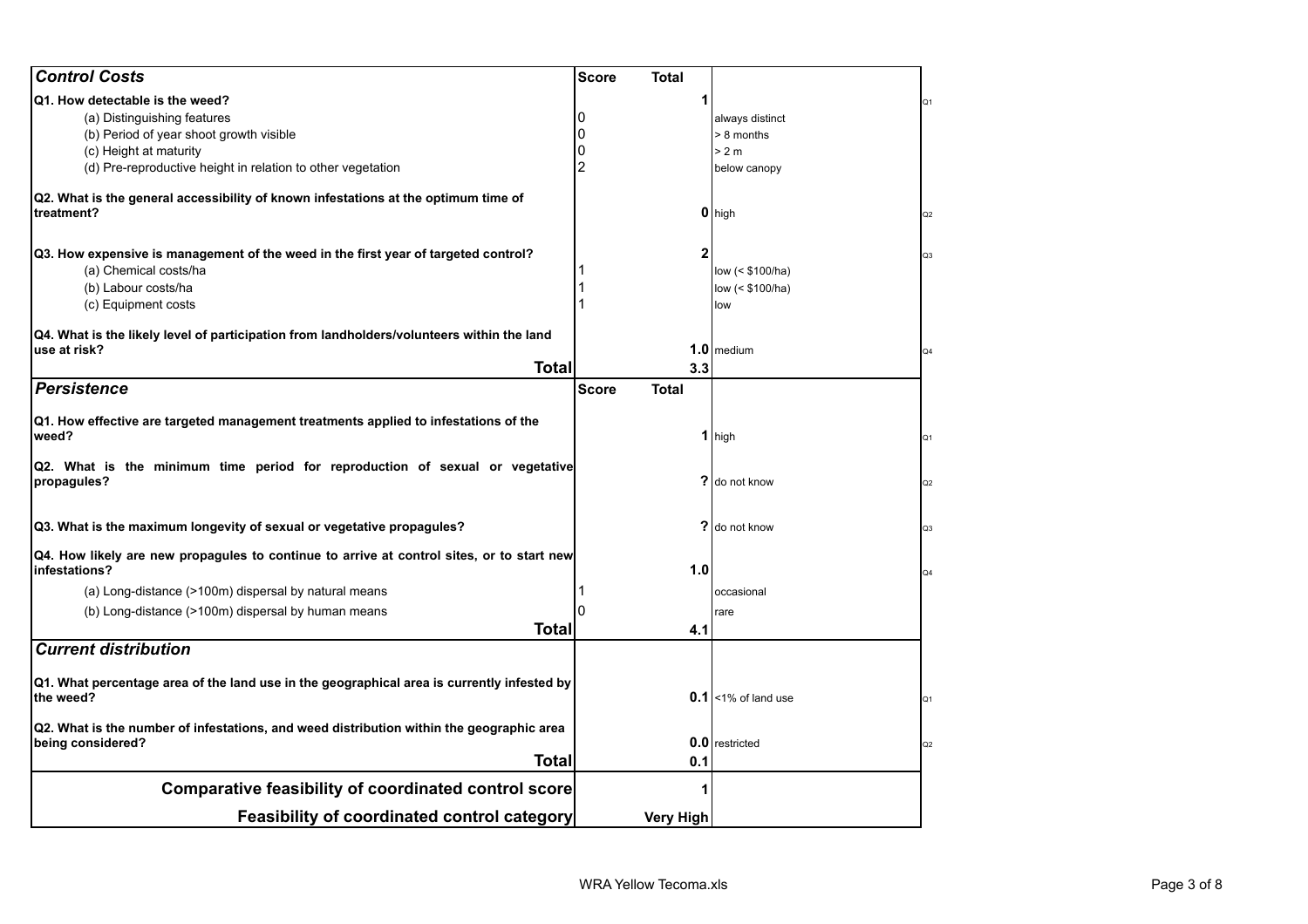| Management priority category Monitor<br><b>Calculation of overall uncertainty score</b> | 7%                                           |
|-----------------------------------------------------------------------------------------|----------------------------------------------|
|                                                                                         | Response $ _{\mathsf{Submit \, Assessment}}$ |
| <b>Positive Impacts</b>                                                                 |                                              |
| <b>References/Other comments</b>                                                        |                                              |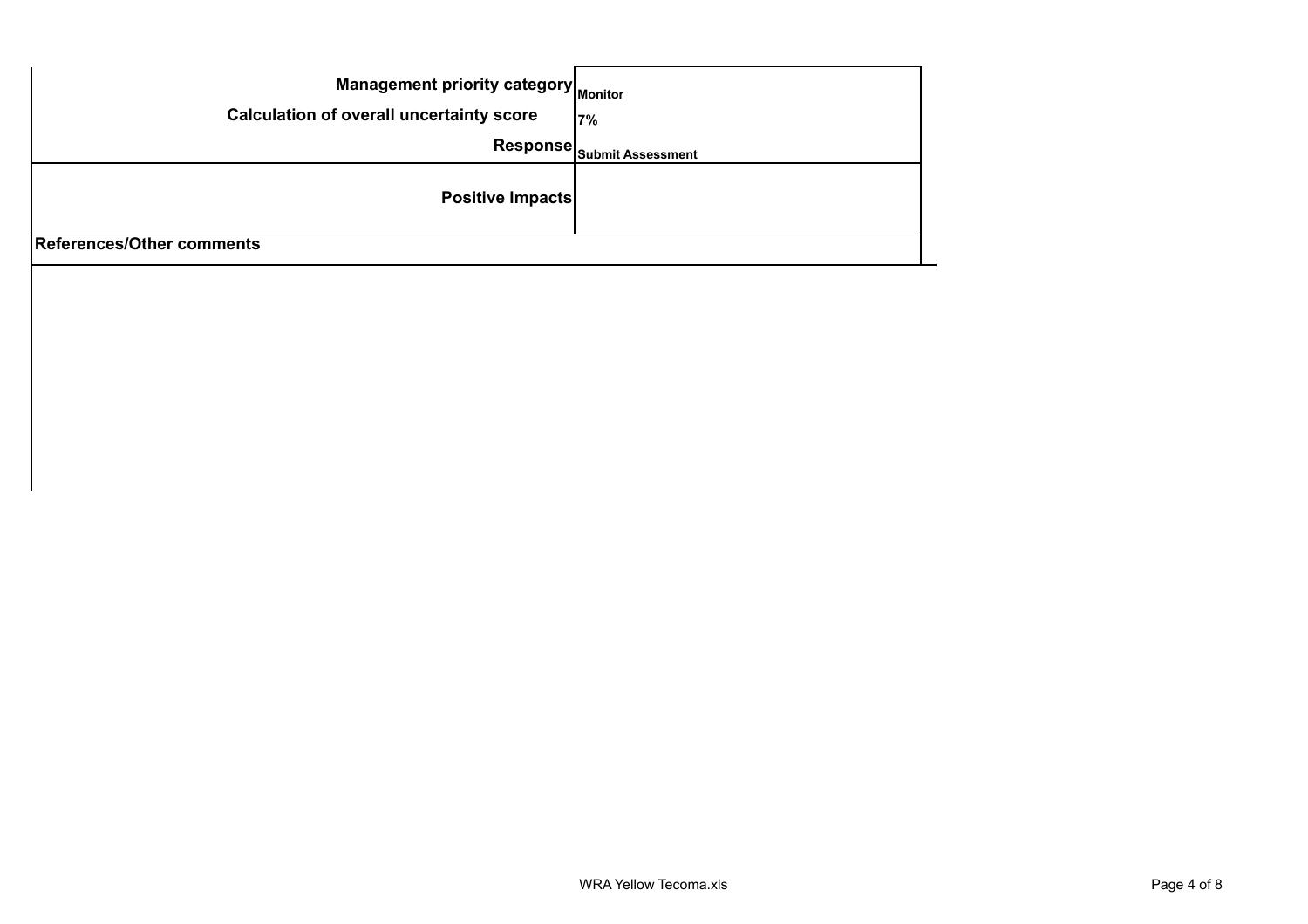**Source and comments**

Effects Blue Gum Hight Forest critically endangered ecological community- Sydney North Regional Weeds Committee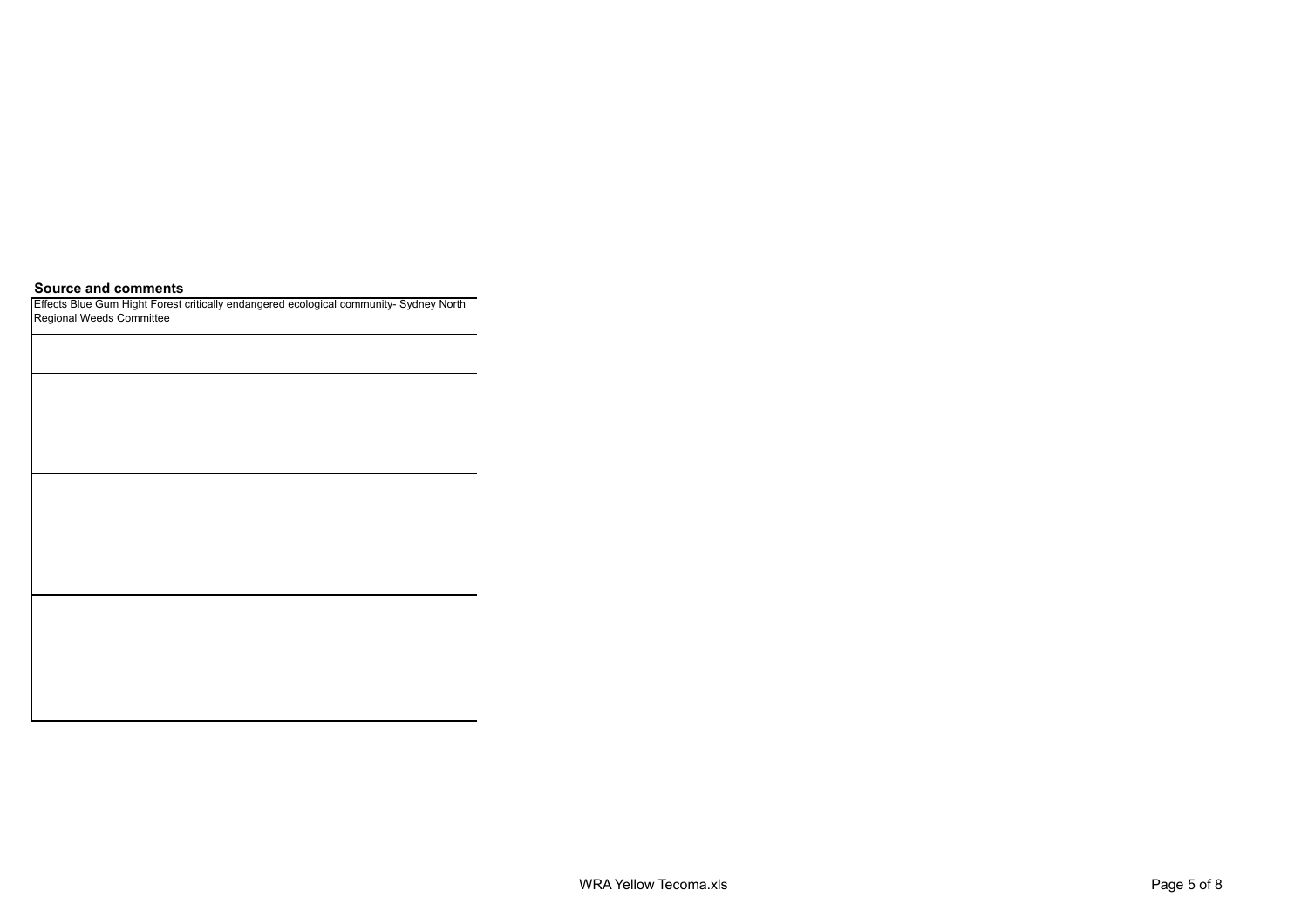